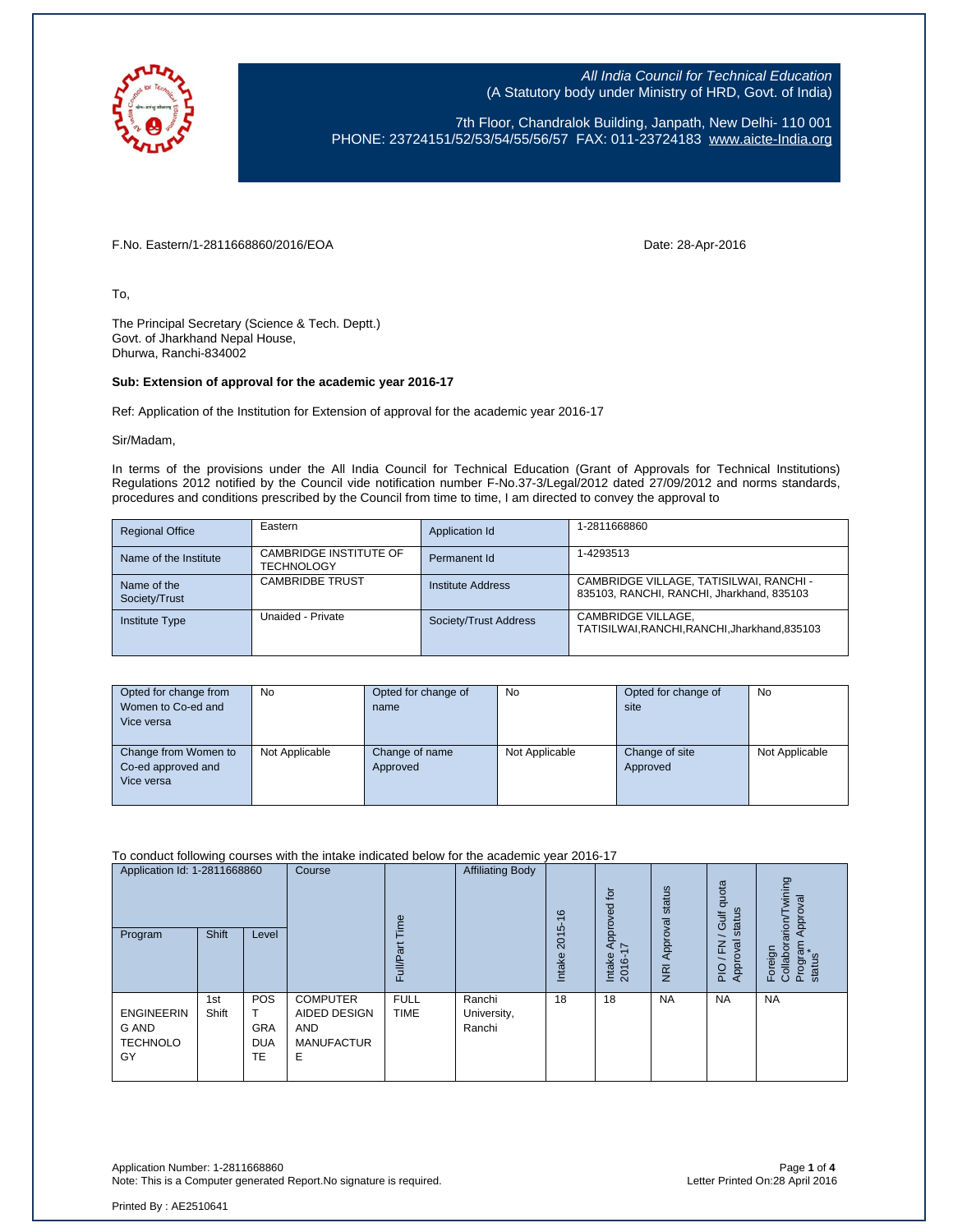

7th Floor, Chandralok Building, Janpath, New Delhi- 110 001 PHONE: 23724151/52/53/54/55/56/57 FAX: 011-23724183 [www.aicte-India.org](http://www.aicte-india.org/)

| <b>ENGINEERIN</b><br>G AND<br><b>TECHNOLO</b><br>GY        | 1st<br>Shift | POS<br>Т<br>GRA<br><b>DUA</b><br><b>TE</b>                | <b>STRUCTURAL</b><br><b>ENGINEERING</b>                                     | <b>FULL</b><br><b>TIME</b> | Ranchi<br>University,<br>Ranchi | 18  | 18  | <b>NA</b> | <b>NA</b> | <b>NA</b> |
|------------------------------------------------------------|--------------|-----------------------------------------------------------|-----------------------------------------------------------------------------|----------------------------|---------------------------------|-----|-----|-----------|-----------|-----------|
| <b>ENGINEERIN</b><br>G AND<br><b>TECHNOLO</b><br>GY        | 1st<br>Shift | <b>UND</b><br>ER<br>GRA<br><b>DUA</b><br><b>TE</b>        | <b>CIVIL</b><br><b>ENGINEERING</b>                                          | <b>FULL</b><br><b>TIME</b> | Ranchi<br>University,<br>Ranchi | 120 | 120 | <b>NA</b> | <b>NA</b> | <b>NA</b> |
| <b>ENGINEERIN</b><br><b>G AND</b><br><b>TECHNOLO</b><br>GY | 1st<br>Shift | <b>UND</b><br>ER<br><b>GRA</b><br><b>DUA</b><br><b>TE</b> | <b>COMPUTER</b><br><b>SCIENCE &amp;</b><br><b>ENGINEERING</b>               | <b>FULL</b><br><b>TIME</b> | Ranchi<br>University,<br>Ranchi | 120 | 120 | <b>NA</b> | <b>NA</b> | <b>NA</b> |
| <b>ENGINEERIN</b><br><b>G AND</b><br><b>TECHNOLO</b><br>GY | 1st<br>Shift | <b>UND</b><br>ER<br>GRA<br><b>DUA</b><br><b>TE</b>        | <b>ELECTRICAL</b><br><b>AND</b><br><b>ELECTRONICS</b><br><b>ENGINEERING</b> | <b>FULL</b><br><b>TIME</b> | Ranchi<br>University,<br>Ranchi | 60  | 60  | <b>NA</b> | <b>NA</b> | <b>NA</b> |
| <b>ENGINEERIN</b><br><b>G AND</b><br><b>TECHNOLO</b><br>GY | 1st<br>Shift | <b>UND</b><br>ER<br><b>GRA</b><br><b>DUA</b><br><b>TE</b> | <b>ELECTRONICS</b><br>&<br><b>COMMUNICATI</b><br>ON ENGG                    | <b>FULL</b><br><b>TIME</b> | Ranchi<br>University,<br>Ranchi | 60  | 60  | <b>NA</b> | <b>NA</b> | <b>NA</b> |
| <b>ENGINEERIN</b><br><b>G AND</b><br><b>TECHNOLO</b><br>GY | 1st<br>Shift | <b>UND</b><br>ER<br>GRA<br><b>DUA</b><br><b>TE</b>        | <b>MECHANICAL</b><br><b>ENGINEERING</b>                                     | <b>FULL</b><br><b>TIME</b> | Ranchi<br>University,<br>Ranchi | 120 | 120 | <b>NA</b> | <b>NA</b> | <b>NA</b> |
| <b>ENGINEERIN</b><br>G AND<br><b>TECHNOLO</b><br>GY        | 2nd<br>Shift | <b>UND</b><br>ER<br>GRA<br><b>DUA</b><br><b>TE</b>        | <b>CIVIL</b><br><b>ENGINEERING</b>                                          | <b>FULL</b><br><b>TIME</b> | Ranchi<br>University,<br>Ranchi | 60  | 60  | <b>NA</b> | <b>NA</b> | <b>NA</b> |
| <b>ENGINEERIN</b><br>G AND<br><b>TECHNOLO</b><br>GY        | 2nd<br>Shift | <b>UND</b><br>ER<br>GRA<br><b>DUA</b><br>TE               | <b>MECHANICAL</b><br><b>ENGINEERING</b>                                     | <b>FULL</b><br><b>TIME</b> | Ranchi<br>University,<br>Ranchi | 60  | 60  | <b>NA</b> | <b>NA</b> | <b>NA</b> |
| MANAGEME<br>NT                                             | 1st<br>Shift | POS<br>Т<br>GRA<br><b>DUA</b><br><b>TE</b>                | <b>MASTERS IN</b><br><b>BUSINESS</b><br><b>ADMINISTRATI</b><br>ON           | <b>FULL</b><br><b>TIME</b> | Ranchi<br>University,<br>Ranchi | 60  | 60  | <b>NA</b> | <b>NA</b> | <b>NA</b> |

The above mentioned approval is subject to the condition that CAMBRIDGE INSTITUTE OF TECHNOLOGY shall follow and adhere to the Regulations, guidelines and directions issued by AICTE from time to time and the undertaking / affidavit given by the institution along with the application submitted by the institution on portal.

Application Number: 1-2811668860 Page **2** of **4** Note: This is a Computer generated Report. No signature is required.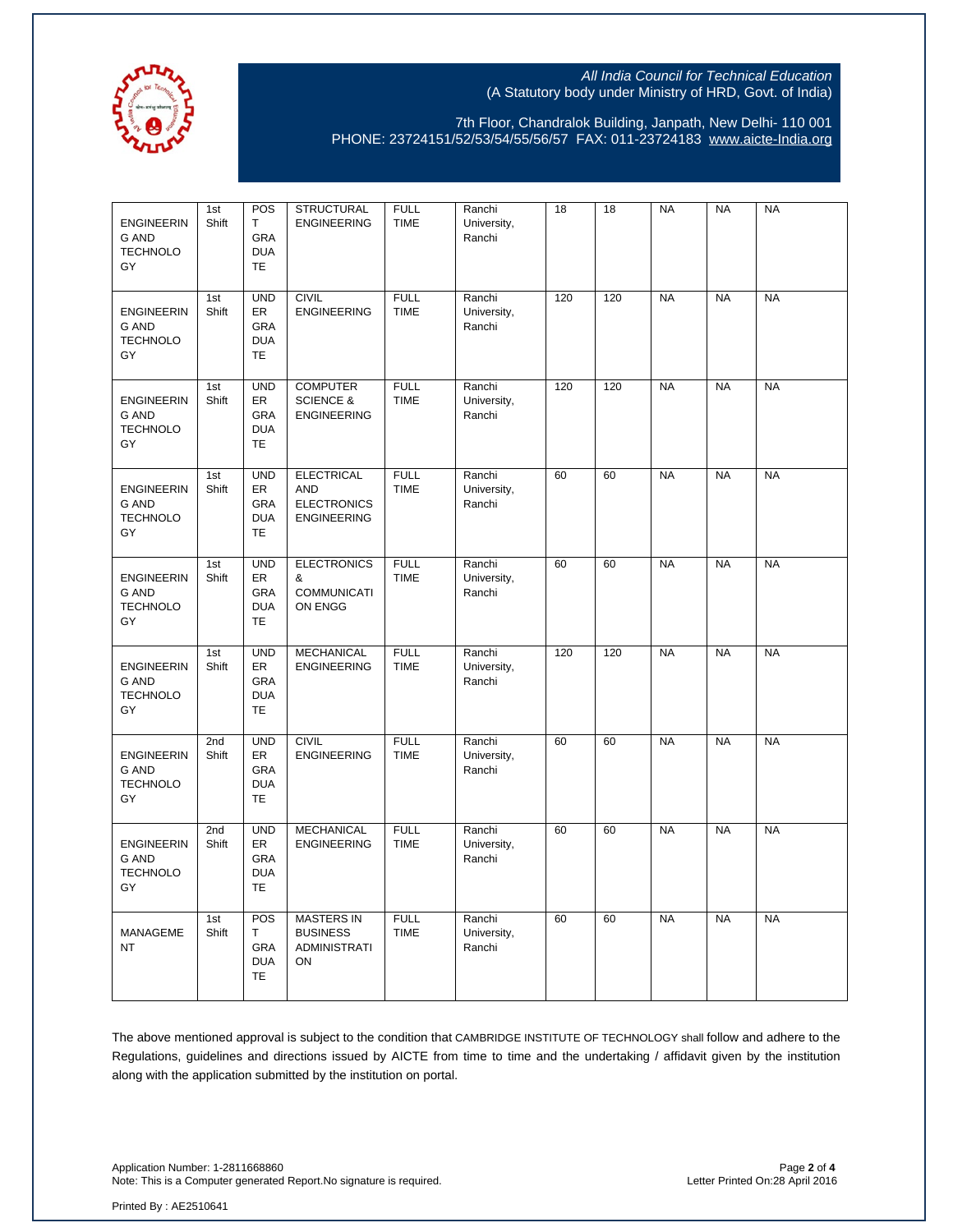

7th Floor, Chandralok Building, Janpath, New Delhi- 110 001 PHONE: 23724151/52/53/54/55/56/57 FAX: 011-23724183 [www.aicte-India.org](http://www.aicte-india.org/)

| Course(s) Applied for Closure by the Institute for the AY 2016-17: |              |                                     |                                                                                                 |                       |                                 |                              |  |  |
|--------------------------------------------------------------------|--------------|-------------------------------------|-------------------------------------------------------------------------------------------------|-----------------------|---------------------------------|------------------------------|--|--|
| Application Id: 1-2811668860                                       |              |                                     | Name of the<br>Course                                                                           | <b>Full/Part Time</b> | <b>Affiliating Body</b>         | <b>Course Closure Status</b> |  |  |
| Program                                                            | <b>Shift</b> | Level                               |                                                                                                 |                       |                                 |                              |  |  |
| <b>ENGINEE</b><br><b>RING AND</b><br><b>TECHNOL</b><br><b>OGY</b>  | 2nd<br>Shift | <b>UNDER</b><br><b>GRADUAT</b><br>Ε | <b>COMPUTER</b><br><b>SCIENCE &amp;</b><br><b>ENGINEERING</b><br>: (Last Approved<br>Intake 60) | <b>FULL TIME</b>      | Ranchi<br>University,<br>Ranchi | Pending <sup>\$</sup>        |  |  |
| <b>ENGINEE</b><br><b>RING AND</b><br><b>TECHNOL</b><br><b>OGY</b>  | 2nd<br>Shift | <b>UNDER</b><br><b>GRADUAT</b><br>Е | <b>ELECTRONICS</b><br>&<br><b>COMMUNICATI</b><br>ON ENGG:<br>(Last Approved<br>Intake 60)       | <b>FULL TIME</b>      | Ranchi<br>University,<br>Ranchi | Pending <sup>\$</sup>        |  |  |

**\$ due to non submission of NOC's from University / Board and / or State Government**

In case of any differences in content in this Computer generated Extension of Approval Letter, the content/information as approved by the Executive Council / General Council as available on the record of AICTE shall be final and binding.

Strict compliance of Anti-Ragging Regulation:- Approval is subject to strict compliance of provisions made in AICTE Regulation notified vide F. No. 37-3/Legal/AICTE/2009 dated July 1, 2009 for Prevention and Prohibition of Ragging in Technical Institutions. In case Institution fails to take adequate steps to Prevent Ragging or fails to act in accordance with AICTE Regulation or fails to punish perpetrators or incidents of Ragging, it will be liable to take any action as defined under clause 9(4) of the said Regulation.

## **Note: Validity of the course details may be verified at www.aicte-india.org**

 **Prof. Alok Prakash Mittal Member Secretary, AICTE** 

Copy to:

**1. The Regional Officer,**

All India Council for Technical Education College of Leather Technology Campus Block LB, Sector III, Salt Lake City Kolkata - 700 098, West Bengal

- **2. The Director Of Technical Education, Jharkhand**
- **3. The Registrar,** Ranchi University, Ranchi
- **4. The Principal / Director,**

CAMBRIDGE INSTITUTE OF TECHNOLOGY CAMBRIDGE VILLAGE, TATISILWAI, RANCHI -835103, RANCHI,RANCHI, Jharkhand,835103

Application Number: 1-2811668860 Page **3** of **4** Note: This is a Computer generated Report.No signature is required.

Printed By : AE2510641